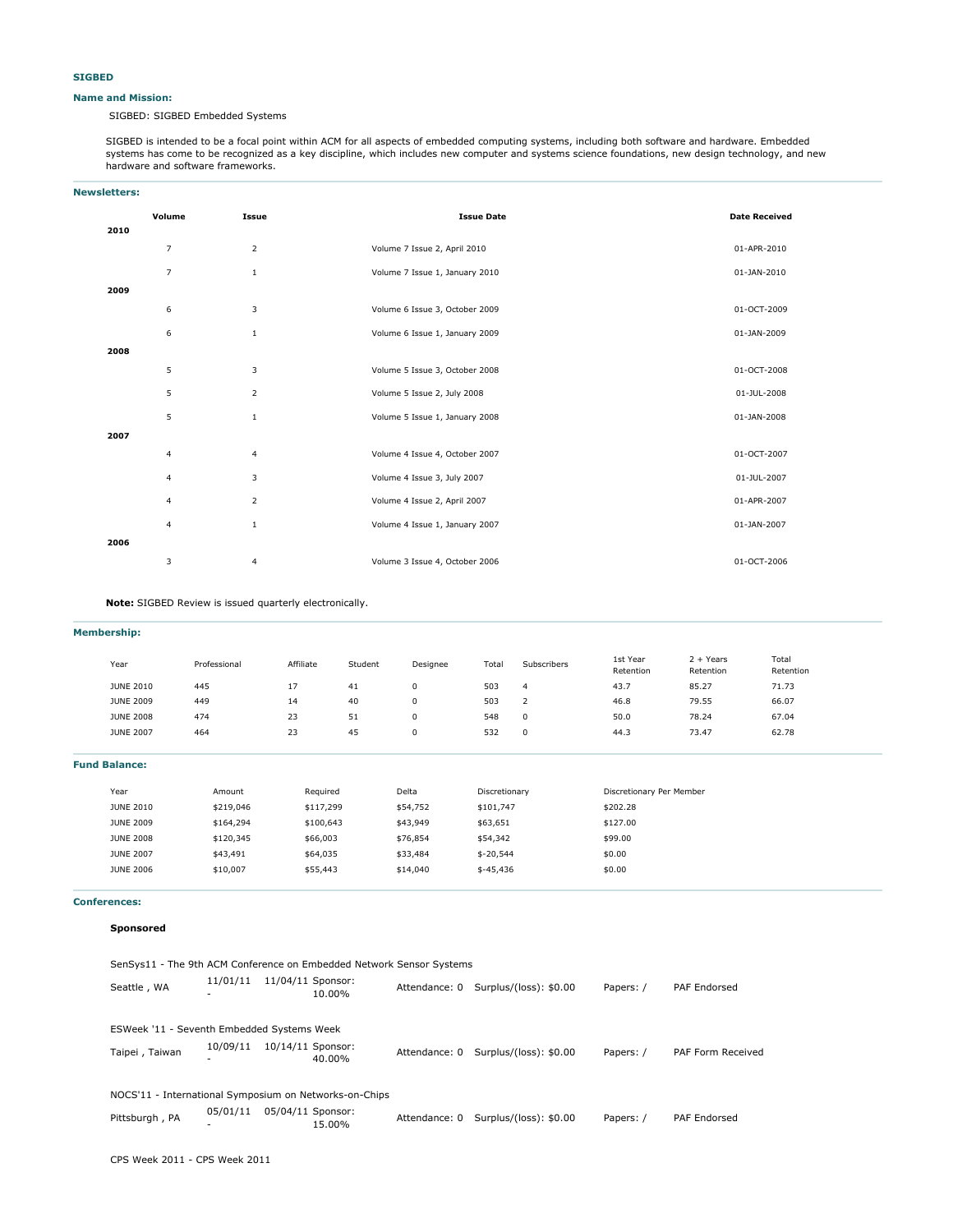| , USA                                                                       | 04/11/11 | 04/14/11 Sponsor: | 67.00%  |                    | Attendance: 0 Surplus/(loss): \$0.00                                                                                     | Papers: /         | <b>RFP</b>                              |
|-----------------------------------------------------------------------------|----------|-------------------|---------|--------------------|--------------------------------------------------------------------------------------------------------------------------|-------------------|-----------------------------------------|
| SenSys10 - The 8th ACM Conference on Embedded Network Sensor Systems        |          |                   |         |                    |                                                                                                                          |                   |                                         |
| Zurich,<br>Switzerland                                                      | 11/03/10 | 11/05/10 Sponsor: | 10.00%  |                    | Attendance: 0 Surplus/(loss): \$0.00                                                                                     | Papers: /         | ACM/SIG Approval Acknowledge<br>Granted |
| WESS'10 - Workshop on Embedded Systems Security                             |          |                   |         |                    |                                                                                                                          |                   |                                         |
| , USA                                                                       | 10/03/10 | 10/03/10 Sponsor: | 40.00%  | Attendance: 0      | Surplus/(loss): \$0.00                                                                                                   | Papers: /         | ACM/SIG Approval Acknowledge<br>Granted |
| ESWeek '10 - Sixth Embedded Systems Week                                    |          |                   |         |                    |                                                                                                                          |                   |                                         |
| Scottsdale, AZ                                                              | 10/03/10 | 10/08/10 Sponsor: | 40.00%  |                    | Attendance: 0 Surplus/(loss): \$0.00                                                                                     | Papers: /         | ACM/SIG Approval Acknowledge<br>Granted |
| ICDSC '10 - International Conference on Distributed Smart Cameras           |          |                   |         |                    |                                                                                                                          |                   |                                         |
| Atlanta, GA                                                                 | 08/31/10 | 09/04/10 Sponsor: | 25.00%  | Attendance: 0      | Surplus/(loss): \$0.00                                                                                                   | Papers: /         | ACM/SIG Approval Acknowledge<br>Granted |
|                                                                             |          |                   |         |                    | MEMOCODE '10 - 8th ACM/IEEE Conference on Formal Methods and Programming Models for Codesign                             |                   |                                         |
| Grenoble, France                                                            | 07/26/10 | 07/28/10 Sponsor: | 15.00%  |                    | Attendance: 0 Surplus/(loss): \$0.00                                                                                     | Papers: /         | ACM/SIG Approval Acknowledge<br>Granted |
| NOCS'10 - International Symposium on Networks-on-Chips                      |          |                   |         |                    |                                                                                                                          |                   |                                         |
| Grenoble, France                                                            | 05/03/10 | 05/06/10 Sponsor: | 15.00%  |                    | Attendance: 0 Surplus/(loss): \$0.00                                                                                     | Papers: /         | ACM/SIG Approval Acknowledge<br>Granted |
| ICCPS '10 - ACM/IEEE 1st International Conference on Cyber-Physical Systems |          |                   |         |                    |                                                                                                                          |                   |                                         |
| Stockholm,<br>Sweden                                                        | 04/12/10 | 04/15/10 Sponsor: | 50.00%  |                    | Attendance: 0 Surplus/(loss): \$0.00                                                                                     | Papers:<br>70/20  | ACM/SIG Approval Acknowledge<br>Granted |
|                                                                             |          |                   |         |                    | IPSN '10 - The 9th International Conference on Information Processing in Sensor Networks (co-located with CPS Week 2010) |                   |                                         |
| Stockholm,<br>Sweden                                                        | 04/12/10 | 04/15/10 Sponsor: | 50.00%  |                    | Attendance: 0 Surplus/(loss): \$0.00                                                                                     | Papers:<br>175/31 | ACM/SIG Approval Acknowledge<br>Granted |
|                                                                             |          |                   |         |                    | HSCC '10 - The 13th ACM International Conference on Hybrid Systems: Computation and Control                              |                   |                                         |
| Stockholm,<br>Sweden                                                        | 04/12/10 | 04/16/10 Sponsor: | 100.00% |                    | Attendance: 0 Surplus/(loss): \$0.00                                                                                     | Papers:<br>102/29 | ACM/SIG Approval Acknowledge<br>Granted |
|                                                                             |          |                   |         |                    | LCTES '10 - ACM SIGPLAN/SIGBED 2010 Conference on Languages, Compilers, and Tools for Embedded Systems                   |                   |                                         |
| Stockholm,<br>Sweden                                                        | 04/12/10 | 04/16/10 Sponsor: | 50.00%  |                    | Attendance: 0 Surplus/(loss): \$0.00                                                                                     | Papers:<br>58/18  | ACM/SIG Approval Acknowledge<br>Granted |
| SenSys09 - The 7th ACM Conference on Embedded Network Sensor Systems        |          |                   |         |                    |                                                                                                                          |                   |                                         |
| Berkeley, CA                                                                | 11/04/09 | 11/06/09 Sponsor: | 10.00%  | Attendance:<br>283 | Surplus/(loss):<br>\$83,164.00                                                                                           | Papers:<br>119/21 | Closed                                  |
| WUWNet09 - International Workshop on UnderWater Networks                    |          |                   |         |                    |                                                                                                                          |                   |                                         |
| , USA                                                                       | 11/03/09 | 11/03/09 Sponsor: | 10.00%  |                    | Attendance: 0 Surplus/(loss): \$0.00                                                                                     | Papers: /         | Closed                                  |
|                                                                             |          |                   |         |                    | BuildSys '09 - BuildSys '09 - 1st workshop on Embedded Sensing Systems for Energy-Efficiency in Buildings                |                   |                                         |
| , USA                                                                       | 11/03/09 | 11/04/09 Sponsor: | 10.00%  |                    | Attendance: 0 Surplus/(loss): \$0.00                                                                                     | Papers: /         | ACM/SIG Approval Acknowledge<br>Granted |
| WESE '09 - 2009 Workshop on Embedded Systems Education                      |          |                   |         |                    |                                                                                                                          |                   |                                         |
| , France                                                                    | 10/15/09 | 10/15/09 Sponsor: | 40.00%  |                    | Attendance: 0 Surplus/(loss): \$0.00                                                                                     | Papers: /         | New Event Entered                       |
| WESS'09 - Workshop on Embedded Systems Security                             |          |                   |         |                    |                                                                                                                          |                   |                                         |
|                                                                             | 10/15/09 | 10/15/09 Sponsor: |         |                    | Attendance: 0 Surplus/(loss): \$0.00                                                                                     | Papers: /         | ACM/SIG Approval Acknowledge            |
| , France                                                                    |          |                   | 40.00%  |                    |                                                                                                                          |                   | Granted                                 |
| ESWeek '09 - Fifth Embedded Systems Week                                    |          |                   |         |                    |                                                                                                                          |                   |                                         |
| Grenoble, France                                                            | 10/11/09 | 10/16/09 Sponsor: | 40.00%  | Attendance:<br>300 | Surplus/(loss):<br>\$48,336.00                                                                                           | Papers:<br>106/33 | Closed                                  |

ICDSC '09 - International Conference on Distributed Smart Cameras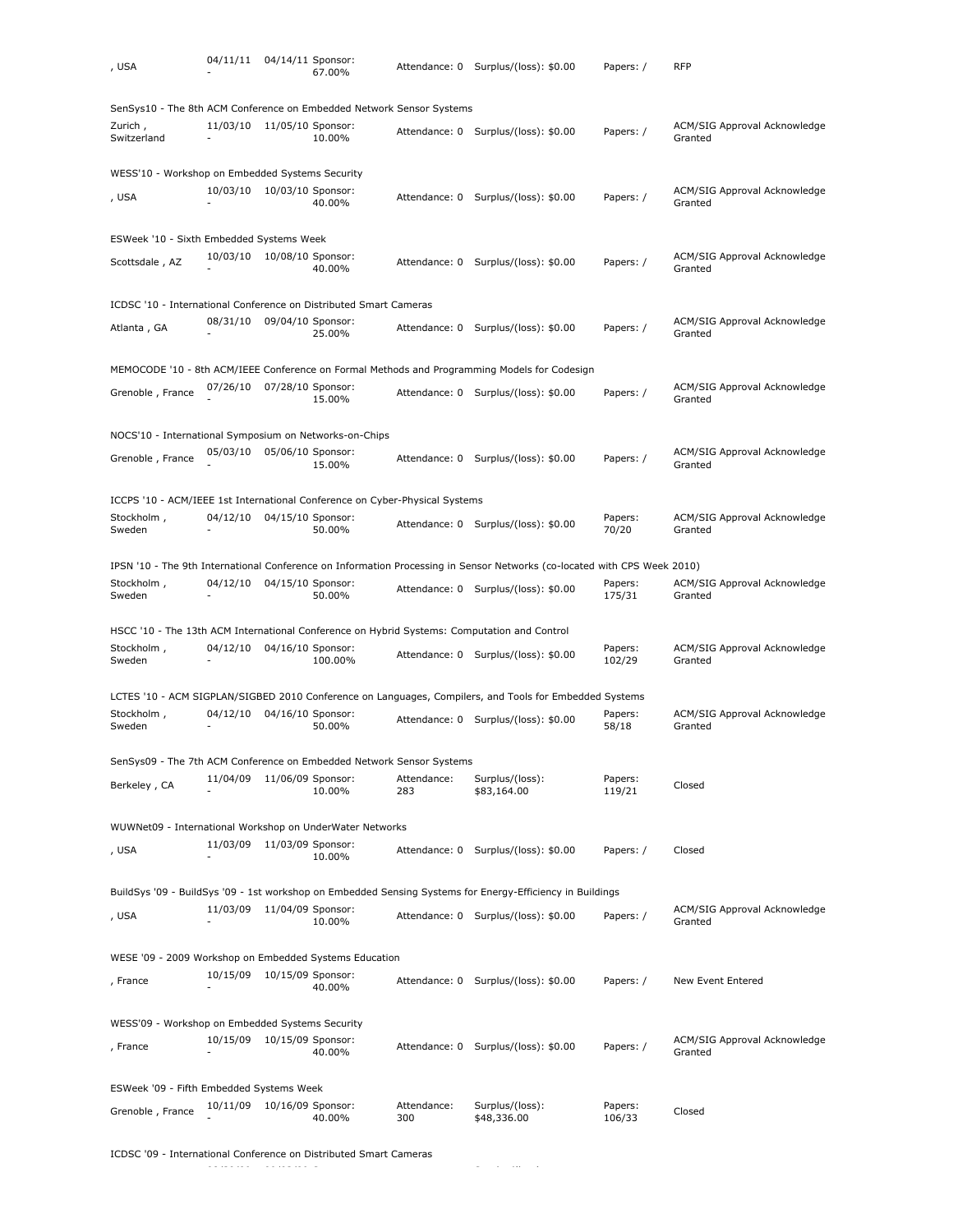| Como, Italy                                                                              | 08/30/09 | 09/02/09 Sponsor: | 25.00%  | Attendance: 97     | Surplus/(loss):<br>\$10,174.00                                                                                        | Papers: /         | Closed                                  |
|------------------------------------------------------------------------------------------|----------|-------------------|---------|--------------------|-----------------------------------------------------------------------------------------------------------------------|-------------------|-----------------------------------------|
|                                                                                          |          |                   |         |                    | MEMOCODE'09 - 7th ACM/IEEE Conference on Formal Methods and Programming Models for Codesign                           |                   |                                         |
| Cambridge, MA                                                                            | 07/13/09 | 07/15/09 Sponsor: | 15.00%  |                    | Attendance: 47 Surplus/(loss): \$1,849.00 Papers: /                                                                   |                   | Closed                                  |
|                                                                                          |          |                   |         |                    | LCTES '09 - ACM SIGPLAN/SIGBED 2009 Conference on Languages, Compilers, and Tools for Embedded Systems                |                   |                                         |
| Dublin, Ireland                                                                          | 06/19/09 | 06/20/09 Sponsor: | 50.00%  |                    | Attendance: 47 Surplus/(loss): \$6,209.00                                                                             | Papers:<br>81/18  | Closed                                  |
| NOCS'09 - International Symposium on Networks-on-Chips                                   |          |                   |         |                    |                                                                                                                       |                   |                                         |
| La Jolla, CA                                                                             | 05/10/09 | 05/13/09 Sponsor: | 15.00%  |                    | Attendance: 71 Surplus/(loss): \$5,127.00 Papers: /                                                                   |                   | Closed                                  |
| - Sensor Networks for Earth and Space Science Applications                               |          |                   |         |                    |                                                                                                                       |                   |                                         |
| , USA                                                                                    | 04/15/09 | 04/15/09 Sponsor: | 50.00%  |                    | Attendance: 0 Surplus/(loss): \$0.00                                                                                  | Papers: /         | ACM/SIG Approval Acknowledge<br>Granted |
| - Sensor Networks for Earth and Space Science Applications                               |          |                   |         |                    |                                                                                                                       |                   |                                         |
| , USA                                                                                    | 04/15/09 | 04/15/09 Sponsor: | 50.00%  |                    | Attendance: 0 Surplus/(loss): \$0.00                                                                                  | Papers: /         | ACM/SIG Approval Acknowledge<br>Granted |
|                                                                                          |          |                   |         |                    | IPSN '09 - The 8th International Conference on Information Processing in Sensor Networks (a part of CPS Week 2009)    |                   |                                         |
| San Francisco, CA                                                                        | 04/15/09 | 04/18/09 Sponsor: | 50.00%  | Attendance:<br>155 | Surplus/(loss):<br>\$25,973.00                                                                                        | Papers: /         | Closed                                  |
| HSCC'09 - Hybrid Systems: Computation and Control (a part of CPS Week 2009)              |          |                   |         |                    |                                                                                                                       |                   |                                         |
| San Francisco, CA                                                                        | 04/13/09 | 04/16/09 Sponsor: | 100.00% |                    | Attendance: 93 Surplus/(loss): (\$421.00) Papers: /                                                                   |                   | Closed                                  |
| SenSys08 - The 6th ACM Conference on Embedded Networked Sensor Systems                   |          |                   |         |                    |                                                                                                                       |                   |                                         |
| Raleigh, NC                                                                              | 11/04/08 | 11/07/08 Sponsor: | 10.00%  | Attendance:<br>208 | Surplus/(loss):<br>\$32,472.00                                                                                        | Papers:<br>153/25 | Closed                                  |
| ESWEEK 08 - Fourth Embedded Systems Week (jointly CODES+ISSS, EMSOFT, and CASES)         |          |                   |         |                    |                                                                                                                       |                   |                                         |
| Atlanta, GA                                                                              | 10/19/08 | 10/24/08 Sponsor: | 40.00%  | Attendance:<br>297 | Surplus/(loss):<br>\$14,548.00                                                                                        | Papers:<br>143/44 | Closed                                  |
| ICDSC08 - International Conference on Distributed Smart Cameras                          |          |                   |         |                    |                                                                                                                       |                   |                                         |
| Palo Alto, CA                                                                            | 09/07/08 | 09/11/08 Sponsor: | 25.00%  | Attendance:<br>116 | Surplus/(loss): \$5,181.00 Papers: /                                                                                  |                   | Closed                                  |
|                                                                                          |          |                   |         |                    | LCTES08 - ACM SIGPLAN/SIGBED 2008 Conference on Languages, Compilers, and Tools for Embedded Systems                  |                   |                                         |
| Tucscon, AZ                                                                              | 06/12/08 | 06/13/08 Sponsor: | 50.00%  |                    | Attendance: 57 Surplus/(loss): \$5,928.90                                                                             | Papers:<br>68/17  | Closed                                  |
|                                                                                          |          |                   |         |                    | MEMOCODE08 - 6th ACM/IEEE Conference on Formal Methods and Programming Models for Codesign (co-located with DAC 2008) |                   |                                         |
| Anaheim, CA                                                                              | 06/05/08 | 06/07/08 Sponsor: | 15.00%  | Attendance: 41     | Surplus/(loss):<br>\$10,590.00                                                                                        | Papers: /         | Closed                                  |
| HSCC08 - Hybrid Systems: Computation and Control                                         |          |                   |         |                    |                                                                                                                       |                   |                                         |
| St. Louis, MO                                                                            | 04/22/08 | 04/24/08 Sponsor: | 100.00% |                    | Attendance: 81 Surplus/(loss): \$6,111.00 Papers: /                                                                   |                   | Closed                                  |
| IPSN '08 - The 7th International Conference on Information Processing in Sensor Networks |          |                   |         |                    |                                                                                                                       |                   |                                         |
| St. Louis, MO                                                                            | 04/22/08 | 04/24/08 Sponsor: | 50.00%  | Attendance:<br>131 | Surplus/(loss):<br>\$36,983.00                                                                                        | Papers: /         | Closed                                  |
|                                                                                          |          |                   |         |                    | SenseID'07 - 1st ACM Workshop on Convergence of RFID and Wireless Sensor Networks and their Applications.             |                   |                                         |
| , Australia                                                                              | 11/11/07 | 11/11/07 Sponsor: | 10.00%  |                    | Attendance: 0 Surplus/(loss): \$0.00                                                                                  | Papers: /         | ACM/SIG Approval Acknowledge<br>Granted |
| SenSys07 - The 5th ACM Conference on Embedded Network Sensor Systems                     |          |                   |         |                    |                                                                                                                       |                   |                                         |
| Sydney, Australia                                                                        | 11/04/07 | 11/09/07 Sponsor: | 10.00%  | Attendance:<br>153 | Surplus/(loss):<br>\$27,526.00                                                                                        | Papers:<br>149/25 | Closed                                  |

ESWEEK07 - Third Embedded Systems Week (jointly CODES+ISSS, EMSOFT, and CASES)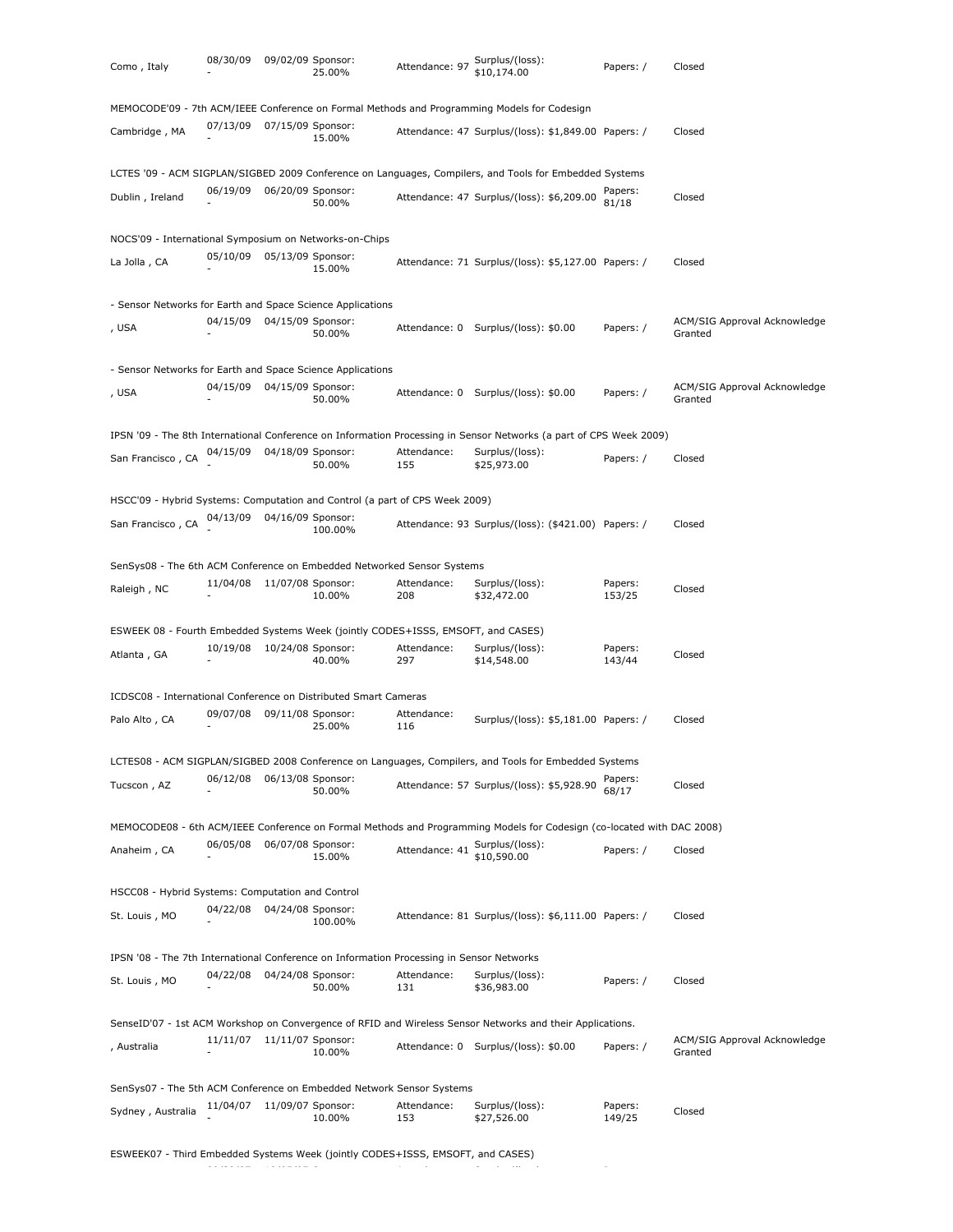| Salzburg, Austria                                                                      | 09/30/07                   | 10/05/07 Sponsor: | 40.00%                          | Attendance:<br>322                              | Surplus/(loss):<br>\$46,868.00                                                                                              | Papers:<br>127/40   | Closed |
|----------------------------------------------------------------------------------------|----------------------------|-------------------|---------------------------------|-------------------------------------------------|-----------------------------------------------------------------------------------------------------------------------------|---------------------|--------|
| ICDSC07 - International Conference on Distributed Smart Cameras                        |                            |                   |                                 |                                                 |                                                                                                                             |                     |        |
| Vienna, Austria                                                                        | 09/26/07                   | 09/28/07 Sponsor: | 25.00%                          | Attendance: 91                                  | Surplus/(loss):<br>\$16,188.00                                                                                              | Papers: /           | Closed |
|                                                                                        |                            |                   |                                 |                                                 | LCTES 07 - ACM SIGBED-SIGPLAN Conference on Languages, Compilers and Tools for Embedded Systems (co-located with FCRC 2007) |                     |        |
| San Diego, CA                                                                          | 06/13/07                   | 06/16/07 Sponsor: | 50.00%                          |                                                 | Attendance: 75 Surplus/(loss): \$1,110.00                                                                                   | Papers:<br>76/21    | Closed |
| NOCS07 - International Symposium on Networks-on-Chips                                  |                            |                   |                                 |                                                 |                                                                                                                             |                     |        |
| Princeton, NJ                                                                          | 05/09/07 05/11/07 Sponsor: |                   | 20.00%                          | Attendance:<br>101                              | Surplus/(loss):<br>\$20,142.00                                                                                              | Papers: /           | Closed |
| IPSN07 - The 6th International Conference on Information Processing in Sensor Networks |                            |                   |                                 |                                                 |                                                                                                                             |                     |        |
| Cambridge, MA                                                                          | 04/25/07                   | 04/27/07 Sponsor: | 50.00%                          | Attendance:<br>224                              | Surplus/(loss):<br>\$89,358.04                                                                                              | Papers:<br>216/55   | Closed |
| <b>InCooperation</b>                                                                   |                            |                   |                                 |                                                 |                                                                                                                             |                     |        |
| The 30th International Conference on Computer Safety, Reliability and Security.        |                            |                   |                                 |                                                 |                                                                                                                             |                     |        |
| Naples, Italy                                                                          | 09/19/11                   |                   | 09/21/11 Sponsor: 0%            |                                                 | Attendance: 0 Surplus/(loss): \$0.00                                                                                        | Papers: /           | Open   |
| 5th International ICST Conference on Nano-Networks                                     |                            |                   |                                 |                                                 |                                                                                                                             |                     |        |
| Atlanta, GA                                                                            | 03/14/11                   |                   | 03/16/11 Sponsor: 0%            |                                                 | Attendance: 0 Surplus/(loss): \$0.00                                                                                        | Papers: /           | Open   |
| International Conference on High-Performance and Embedded Architectures and Compilers  |                            |                   |                                 |                                                 |                                                                                                                             |                     |        |
| Heraklion, Greece                                                                      |                            |                   | 01/24/11 01/26/11 Sponsor: 0%   |                                                 | Attendance: 0 Surplus/(loss): \$0.00                                                                                        | Papers: /           | Open   |
| 2nd International ICST Conference on Sensor Systems and Software<br>Miami, FL          |                            |                   | 12/13/10  12/15/10  Sponsor: 0% |                                                 | Attendance: 0 Surplus/(loss): \$0.00                                                                                        | Papers: /           | Open   |
|                                                                                        |                            |                   |                                 |                                                 |                                                                                                                             |                     |        |
| ACM SIGAda Annual International Conference<br>Fairfax, VA                              | 10/24/10 10/28/10          |                   | Sponsor: 0%                     |                                                 | Attendance: 0 Surplus/(loss): \$0.00                                                                                        | Papers: /           | Open   |
| 13th International Workshop on Software and Compilers for Embedded Systems             |                            |                   |                                 |                                                 |                                                                                                                             |                     |        |
| St. Goar, Germany 06/29/10 06/30/10 Sponsor: 0%                                        |                            |                   |                                 |                                                 | Attendance: 0 Surplus/(loss): \$0.00                                                                                        | Papers: -9/-9 Open  |        |
| 6th Workshop on Hot Topics in Embedded Networked Sensors                               |                            |                   |                                 |                                                 |                                                                                                                             |                     |        |
| Killarney, Ireland                                                                     | 06/28/10                   |                   | 06/29/10 Sponsor: 0%            |                                                 | Attendance: 0 Surplus/(loss): \$0.00                                                                                        | Papers: /           | Open   |
| ACM SIGAda Annual International Conference                                             |                            |                   |                                 |                                                 |                                                                                                                             |                     |        |
| Saint Petersburg, 11/01/09<br>FL                                                       |                            |                   | $11/05/09$ Sponsor: 0%          | Attendance: 68 Surplus/(loss):<br>(\$10,890.00) |                                                                                                                             | Papers:<br>13/12    | Closed |
| 6th FPGAworld Conference                                                               |                            |                   |                                 |                                                 |                                                                                                                             |                     |        |
| Stockholm,<br>Sweden                                                                   | 09/10/09                   |                   | 09/10/09 Sponsor: 0%            |                                                 | Attendance: 40 Surplus/(loss): \$0.00                                                                                       | Papers: 12/7 Closed |        |

Sensor, System and Software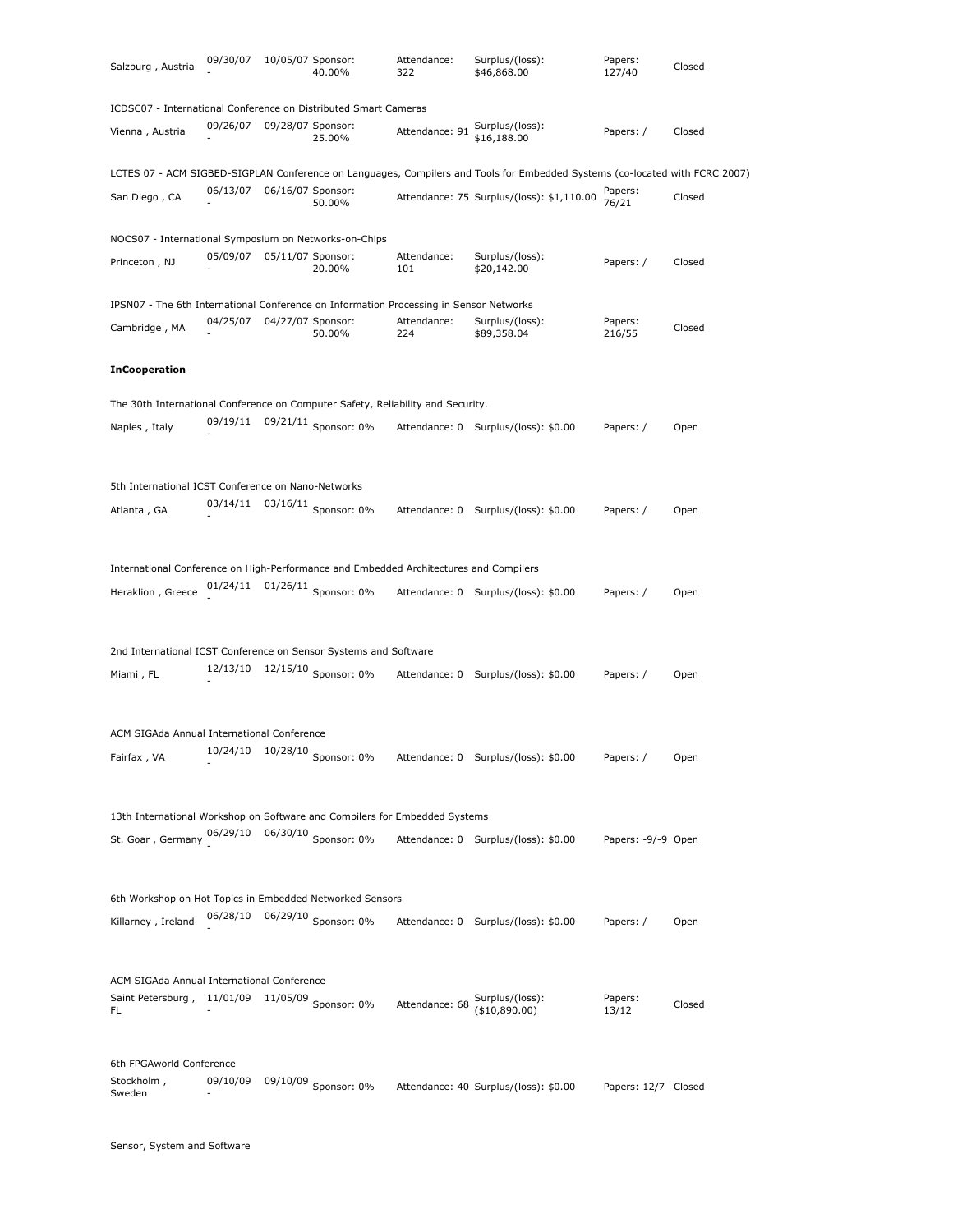| Pisa, Italy                        |          | 09/07/09 09/09/09 Sponsor: 0%                                                                        |                    | Attendance: 0 Surplus/(loss): \$0.00                                                                                         | Papers: /        | Closed |
|------------------------------------|----------|------------------------------------------------------------------------------------------------------|--------------------|------------------------------------------------------------------------------------------------------------------------------|------------------|--------|
|                                    |          |                                                                                                      |                    |                                                                                                                              |                  |        |
| Marina Del Rey,<br>CA              |          | International Conference on Distributed Computing in Sensor Systems<br>06/07/09 06/10/09 Sponsor: 0% | Attendance:<br>150 | Surplus/(loss): \$0.00                                                                                                       | Papers: /        | Closed |
|                                    |          | 12th International Workshop on Software and Compilers for Embedded Systems                           |                    |                                                                                                                              |                  |        |
| Nice, France                       |          | 04/23/09  04/24/09  Sponsor: 0%                                                                      |                    | Attendance: 0 Surplus/(loss): \$0.00                                                                                         | Papers: /        | Closed |
|                                    |          | Fifth International Workshop on Embedded Networked Sensors                                           |                    |                                                                                                                              |                  |        |
| Charlottesville, VA 06/02/08       |          | 06/03/08 Sponsor: 0%                                                                                 |                    | Attendance: 0 Surplus/(loss): \$0.00                                                                                         | Papers: 0/0      | Open   |
|                                    |          | Fifth International Workshop on Embedded Networked Sensors                                           |                    |                                                                                                                              |                  |        |
|                                    |          | Charlottesville, VA 06/02/08 06/03/08 Sponsor: 0%                                                    |                    | Attendance: 0 Surplus/(loss): \$0.00                                                                                         | Papers: 0/0      | Open   |
|                                    |          | International Workshop on Software and Compilers for Embedded Systems                                |                    |                                                                                                                              |                  |        |
| Munich, Germany                    | 03/13/08 | 03/14/08 Sponsor: 0%                                                                                 | Attendance: 0      | Surplus/(loss): \$0.00                                                                                                       | Papers: /        | Closed |
| ACM Bangalore Chapter COMPUTE 2008 |          |                                                                                                      |                    |                                                                                                                              |                  |        |
| Bangalore, India                   |          | 01/18/08  01/20/08  Sponsor: 0%                                                                      |                    | Attendance: 0 Surplus/(loss): \$0.00                                                                                         | Papers: 0/0      | Closed |
|                                    |          | Fourth International Workshop on Embedded Networked Sensors                                          |                    |                                                                                                                              |                  |        |
| Cork, Ireland                      |          | 06/25/07 06/26/07 Sponsor: 0%                                                                        |                    | Attendance: 0 Surplus/(loss): \$0.00                                                                                         | Papers:<br>48/18 | Closed |
|                                    |          |                                                                                                      |                    | Joint Workshop on High Confidence Medical Devices, Software & Systems and MEdical Device Plug-and Play Interoperability 2007 |                  |        |
| Cambridge, MA                      | 06/25/07 | 06/27/07 Sponsor: 0%                                                                                 | Attendance:<br>100 | Surplus/(loss): \$0.00                                                                                                       | Papers: /        | Closed |
|                                    |          | 5th ACM/IEEE Conference on Formal Methods and Programming Models for Codesign                        |                    |                                                                                                                              |                  |        |
| Nice, France                       | 05/30/07 | 06/02/07 Sponsor: 0%                                                                                 |                    | Attendance: 34 Surplus/(loss): \$72.00                                                                                       | Papers: /        | Closed |
|                                    |          | International Workshop on Software and Compilers for Embedded Systems                                |                    |                                                                                                                              |                  |        |
| $\pmb{r}$                          | 04/20/07 | 04/20/07 Sponsor: 0%                                                                                 | Attendance: 0      | Surplus/(loss): \$0.00                                                                                                       | Papers: /        | Closed |
| Computation and Control            |          |                                                                                                      |                    |                                                                                                                              |                  |        |
| Pisa, Italy                        | 04/03/07 | 04/05/07 Sponsor: 0%                                                                                 |                    | Attendance: 0 Surplus/(loss): \$0.00                                                                                         | Papers: /        | Closed |

# **Officers:**

**SIG Chair**

(01-Jul-09 - 30-Jun-11) Marilyn Claire Wolf (Elected)

**SIG Vice Chair**

(01-Jul-09 - 30-Jun-11) Prof. Dr. Christoph Kirsch (Elected)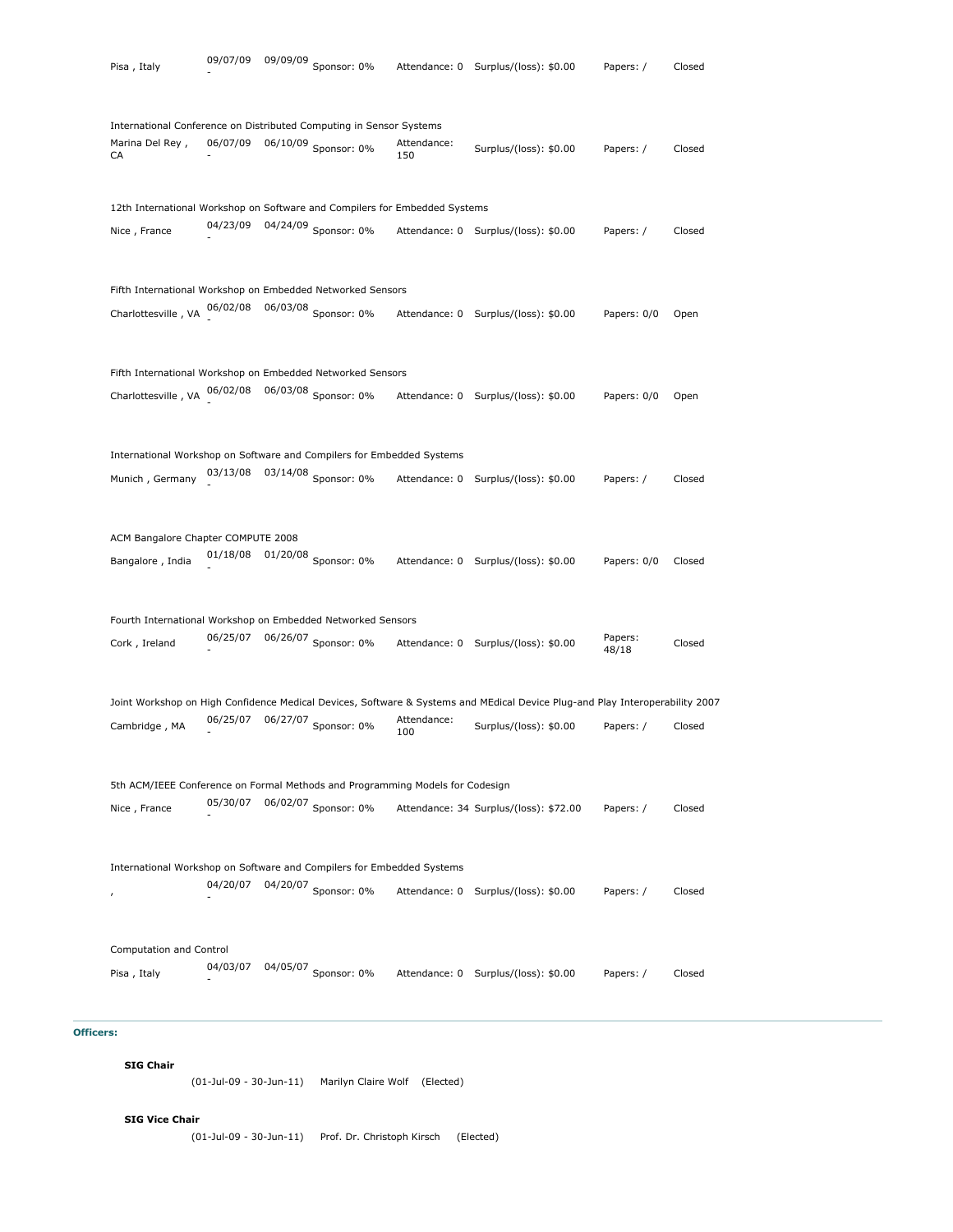### **SIG Conference Approver**

(01-Jul-09 - 30-Jun-11) Marilyn Claire Wolf (Appointed)

### **SIG Secretary/Treasurer**

(01-Jul-09 - 30-Jun-11) Stavros Tripakis (Elected)

## **SIG Past Chair**

(01-Jul-09 - 30-Jun-11) Lothar Thiele (Appointed)

# **SIG Chair**

(01-Jul-07 - 30-Jun-09) Lothar Thiele (Elected) (01-Jul-05 - 30-Jun-07) Rajeev S Alur (Elected) (01-Jul-04 - 30-Jun-05) Dr. Janos Sztipanovits (Extended)

# **SIG Vice Chair**

| (01-Jul-07 - 30-Jun-09) | Jens Palsberg | (Elected)                  |
|-------------------------|---------------|----------------------------|
| (01-Jul-05 - 30-Jun-07) | Martin Rinard | (Elected)                  |
| (01-Jul-04 - 30-Jun-05) |               | Donald E Thomas (Extended) |

### **SIG Conference Approver**

(01-Jul-07 - 30-Jun-09) Lothar Thiele (Elected)

#### **SIG Secretary/Treasurer**

| (01-Jul-07 - 30-Jun-09) | Prof. George James Pappas  | (Elected)   |
|-------------------------|----------------------------|-------------|
| (01-Jul-05 - 30-Jun-07) | Jens Palsberg<br>(Elected) |             |
| (01-Jul-04 - 30-Jun-05) | Prof Anand Sivasubramaniam | (Appointed) |

# **SIG Past Chair**

(01-Jul-07 - 30-Jun-09) Rajeev S Alur (Appointed)

## **SIG Immediate Past Chair**

| (01-Jul-05 - 30-Jun-07) | Dr. Janos Sztipanovits | (Appointed) |
|-------------------------|------------------------|-------------|
|-------------------------|------------------------|-------------|

#### **NS Information Director**

(01-Jul-04 - 31-Dec-05) Prof Anand Sivasubramaniam (Appointed)

### **Board of Directors**

| (01-Jul-04 - 30-Jun-05) | Mr. Alberto Sangiovanni-Vincente | (Extended) |
|-------------------------|----------------------------------|------------|
| (01-Jul-04 - 30-Jun-05) | Joseph Sifakis (Extended)        |            |
| (01-Jul-04 - 30-Jun-05) | John A. Stankovic<br>(Extended)  |            |
| (01-Jul-04 - 30-Jun-05) | Reinhard Wilhelm<br>(Extended)   |            |
| (01-Jul-04 - 30-Jun-05) | Marilyn Claire Wolf (Extended)   |            |
| (01-Jul-04 - 30-Jun-05) | (Extended)<br>Mr. Hiroto Yasuura |            |
| (01-Jul-04 - 30-Jun-05) | (Extended)<br>Prof Feng Zhao     |            |
| (01-Jul-04 - 30-Jun-05) | Mary Jane Irwin<br>(Extended)    |            |
| (01-Jul-04 - 30-Jun-05) | Thomas A Henzinger (Extended)    |            |
| (01-Jul-04 - 30-Jun-05) | Prof Rolf Ernst<br>(Extended)    |            |
| (01-Jul-04 - 30-Jun-05) | (Extended)<br>Prof Nikil Dutt    |            |
| (01-Jul-04 - 30-Jun-05) | Gerard Berry<br>(Extended)       |            |
| (01-Jul-04 - 30-Jun-05) | Amir Pnueli<br>(Extended)        |            |
| (01-Jul-04 - 30-Jun-05) | Insup Lee (Extended)             |            |
| (01-Jul-04 - 30-Jun-05) | Trevor Mudge<br>(Extended)       |            |
| (01-Jul-04 - 30-Jun-05) | Frank Mueller<br>(Extended)      |            |

# **Awards:**

### **Award Description**

SIGBED/SIGSOFT Frank Anger Award The award provides stipends for two students, one named by each SIG, to attend the flagship conference of the other SIG. The award is meant to improve the mutual awareness of the two research communities to the opportunities and challenges emerging in complimentary research areas

SIGBED-EMSOFT Best Paper Award Presented to the individual(s) judged by the award committee to have writeen the best paper appearing in the EMSOFT conference proceedings.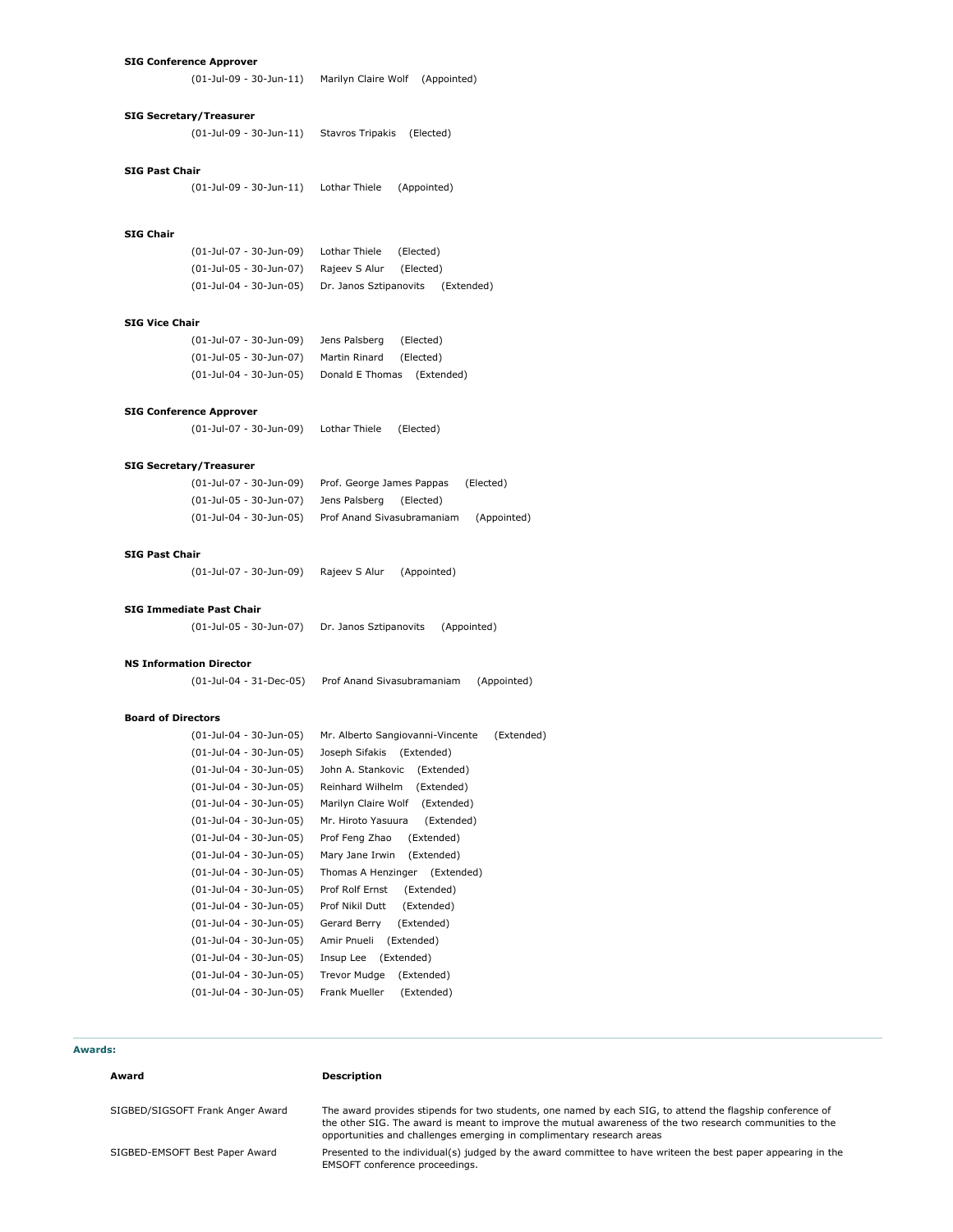#### **Viability:**

| <b>Viability Report Date</b> | Result                                  |  |  |
|------------------------------|-----------------------------------------|--|--|
| March 08, 2010               | Review postponed to Fall 2010 -see note |  |  |
| October 10, 2009             | Review postponed to Spring 2010         |  |  |
| October 30, 2006             | Found viable- return in 3 years         |  |  |
| October 03, 2004             | Granted permanent status                |  |  |

**Note:** March 2010- The SGB EC leadership has granted SIGBED another postponement. No additional postponsements will be considered. If a review is not presented at the next SGB meeting, the SIG will be placed in transition.

#### **Annual Report Submission:**

| Year    | Response | Note |
|---------|----------|------|
| FY 2001 | N/A      |      |
| FY 2002 | N/A      |      |
| FY 2003 | N/A      |      |
| FY 2004 | Yes      |      |
| FY 2005 | Yes      |      |
| FY 2006 | Yes      |      |
| FY 2007 | Yes      |      |
| FY 2008 | Yes      |      |
| FY 2009 | Yes      |      |
| FY 2010 | Yes      |      |
|         |          |      |

### **SGB Meeting Attendance:**

| Year          | Response                     | Note |
|---------------|------------------------------|------|
| OCT 99        | No                           |      |
| <b>FEB 00</b> | No                           |      |
| OCT 00        | $\operatorname{\mathsf{No}}$ |      |
| <b>MAR 01</b> | No                           |      |
| <b>AUG 01</b> | $\operatorname{\mathsf{No}}$ |      |
| <b>FEB 02</b> | No                           |      |
| <b>SEP 02</b> | No                           |      |
| <b>MAR 03</b> | No                           |      |
| <b>SEP 03</b> | Yes                          |      |
| <b>MAR 04</b> | $\operatorname{\mathsf{No}}$ |      |
| OCT 04        | No                           |      |
| <b>MAR 05</b> | $\operatorname{\mathsf{No}}$ |      |
| <b>AUG 05</b> | Yes                          |      |
| <b>FEB 06</b> | Yes                          |      |
| OCT 06        | Yes                          |      |
| FEB 07        | Yes                          |      |
| <b>JUL 07</b> | Yes                          |      |
| <b>FEB 08</b> | Yes                          |      |
| <b>SEP 08</b> | $\operatorname{\mathsf{No}}$ |      |
| <b>MAR 09</b> | Yes                          |      |
| OCT 09        | Yes                          |      |
| <b>MAR 10</b> | No                           |      |
|               |                              |      |

**Benefits:**

**2011**

### **Member Benefits provided to SIGBED Members:**

Newsletter -Members receive the SIGBED Newsletter, \*quarterly,\* online only.

- Bimonthly Newsletter that will be sent via email, starting in 09.
- Reduced registration at conferences sponsored by SIGBED
- Access to SIGBED content in the ACM Digital Library

. ACM SIGBED/SIGSOFT Frank Anger Memorial Student Award given annually to student members to promote interdisciplinary research.

#### **Community Benefits provided by SIGBED:**

- Sponsorship of EMSOFT, CASES, LCTES, IPSN, SENSYS, and CODES+ISSS conferences.
- SIGBED- members and SENSORNET mailing lists
- Members of the SIGBED community serve on the editorial board of ACM's publication, "ACM Transactions on Embedded Computing Systems" and "ACM Transactions on Sensor Networks"
- SIGBED has taken the initiative to create "Embedded Systems Week" as a premier event with co-location of multiple conferences such as EMSOFT, CASES, and CODES+ISSS